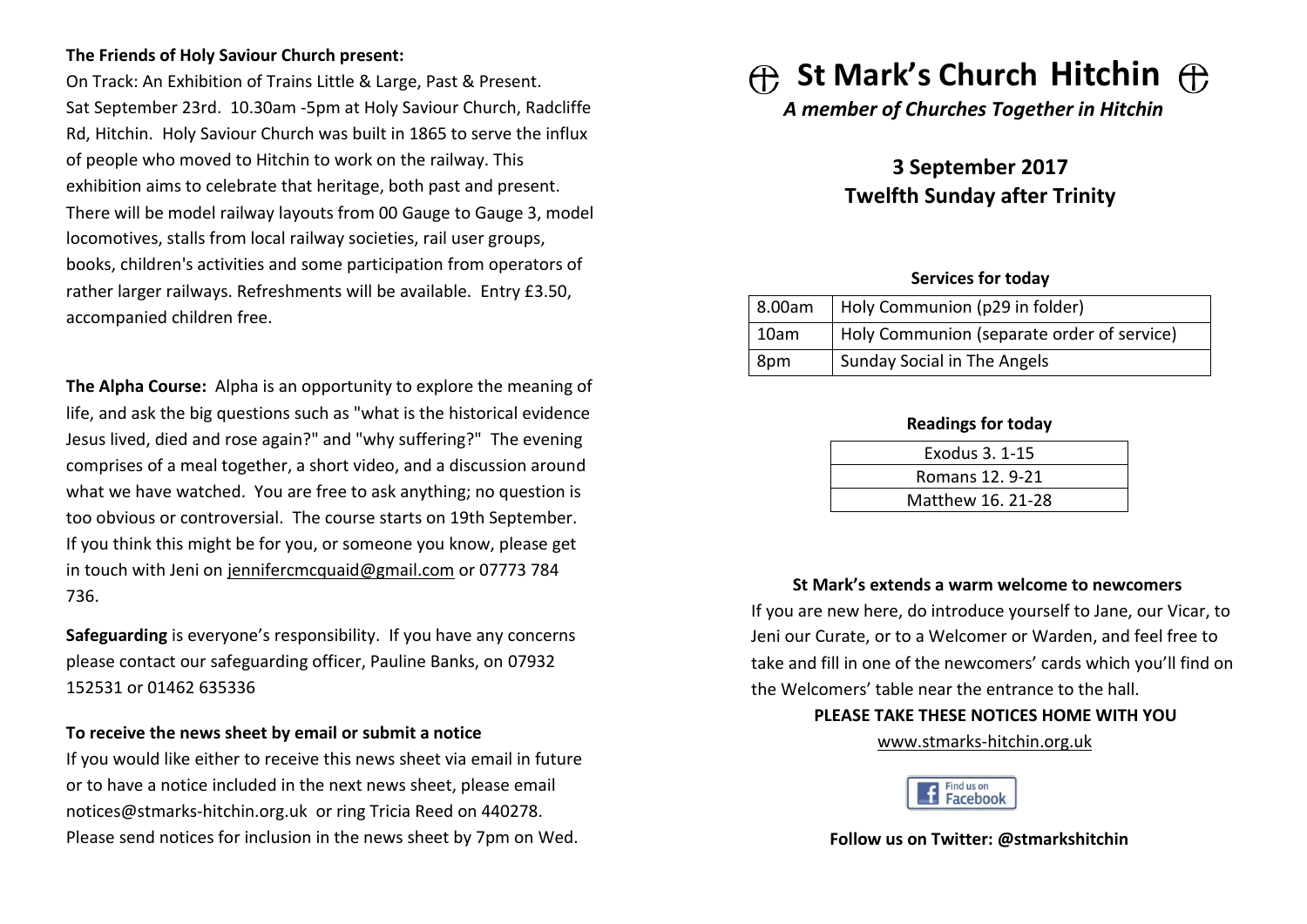#### **Hymns for 10.00am**

| SF <sub>6</sub> | Lord, for the years               |  |
|-----------------|-----------------------------------|--|
| AM 166          | Lord, thy word abideth            |  |
| SF <sub>9</sub> | Brother, sister, let me serve you |  |
| SF 26           | Lord, I lift your name on high    |  |
| MP 596          | Show your power, O Lord           |  |

#### **Diary for week beginning Monday 4 September**

| 5 Sept | 2pm  | Pastoral and Bereavement Groups meet      |
|--------|------|-------------------------------------------|
| 6 Sept | 9.15 | <b>Morning Prayer</b>                     |
| 7 Sept | 10am | <b>Communion at Westmill Lawns</b>        |
| 9 Sept | 9.45 | <b>Exploring Christianity Group meets</b> |

#### **Services/events for Sunday, 3 September – 12th Sunday after Trinity**

| Holy Communion (Said)<br>8.00am |                         |
|---------------------------------|-------------------------|
| 10.00am                         | <b>Family Communion</b> |
| 3.30 <sub>pm</sub>              | Messy Church Meeting    |

#### **From the Churches Together in Hitchin Prayer Link, we pray for:**

Please pray for Holy Saviour Church as they continue to discuss and Implement their Mission Action Plan this Autumn. We also pray for The Hub Church as they continue to promote their 'Hubcast Live', a new initiative aimed at those outside the church.

**From the St Mark's Cycle of Prayer, we pray for:** The Foodbank and Christians against Poverty debt help. We also pray for residents of York Road.

**Prayer Ministry:** If you wish to pray with someone or to be prayed for at the end of the 10am service, Jeni will be near the pulpit in the side aisle to listen, talk and pray with you.

### **Notices**

#### **Messy Church at Oughton Primary School**

Next Sunday the planning group for Messy Church will be meeting in the church hall between 3.30pm-5.00pm. Anyone who would like to get involved is very welcome to come along.

## **Judy and Ivan Page are holding another coffee morning in aid of the Garden House Hospice.**

You are invited to join them on Wednesday 6 September from 2- 4pm. Tea and cake will be available in abundance for only £3 per head, there will be a raffle, and there will be a sale/bring and buy table (there will also be some lovely curtains for sale so measure up before you come!) All are welcome – fingers crossed for good weather!

#### **Midweek Groups**

As September begins several groups are starting, or re-starting, after the summer break, including the Thursday and Tuesday Fellowship Groups, Exploring Christianity on Saturday mornings, Daytime Fellowship Group on Friday mornings, and Alpha. Please feel free to join any of these groups. If you would like any further information please talk to Jane.

#### **HELP needed for Sunday School/Pathfinder/Travellers**

We are starting to plan for the next academic year's provision for our young people on a Sunday morning. We have had a reduction in the numbers of leaders and helpers we have available for these groups. We use resources which provide the materials for each week and run a rota system so no one misses too many weeks in church. The young people are enthusiastic learners but do not expect leaders to have all the answers. If you think you might be able to take on one of these roles we would love to talk to you about what's involved. Pippa, Mark and Spenser .